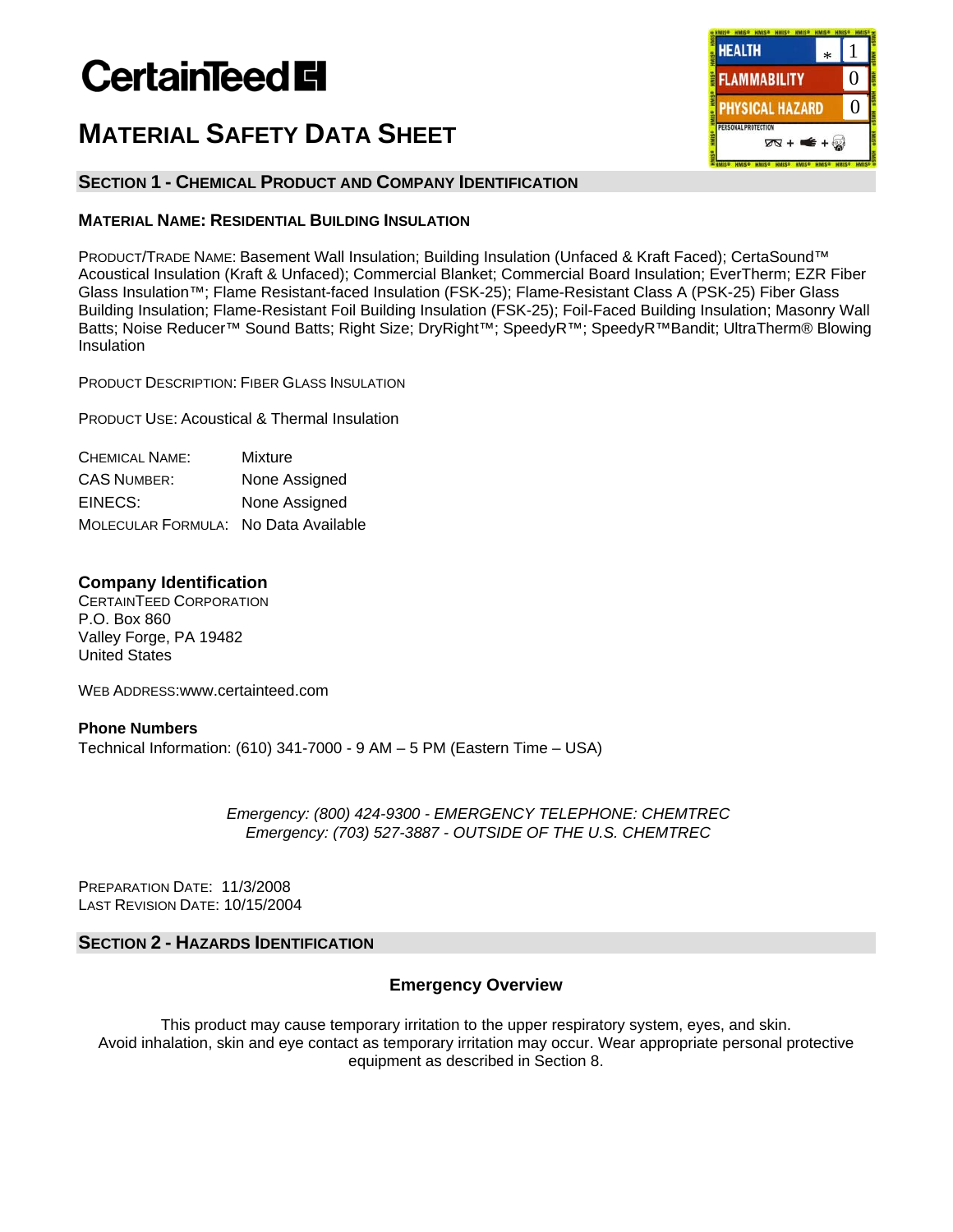# **GHS**

Temporary eye, skin, and respiratory irritation may occur. Avoid breathing dust, fume, gas, mist, vapors and/or spray. Contaminated work clothing should not be allowed out of the workplace. Wash thoroughly after handling. Wear protective gloves.



GHS: Skin Irritation - Category 3, Eye Irritation - Category 2B

Degree of Hazard

# NFPA/HMIS RATINGS:

|                     | <b>Health</b> | Fire | <b>Reactivity</b> | 0 - Minimal (Insignificant)<br>1 - Slight            |
|---------------------|---------------|------|-------------------|------------------------------------------------------|
| <b>NFPA RATING:</b> |               |      |                   | 2 - Moderate<br>3 - Serious (High)                   |
| <b>HMIS RATING:</b> | $1*$          |      |                   | 4 - Severe (Extreme)<br>* - Chronic Health Effect(s) |

PHYSICAL FORM: Solid

COLOR: Yellow

ODOR: Faint resin odor

HAZARDS: Mild/Slight Irritant, Mechanical Irritant

ROUTE OF ENTRY: Inhalation, Skin/Dermal, Eye/Ocular

MEDICAL CONDITIONS AGGRAVATED BY EXPOSURE: Pre-existing conditions which may be aggravated by mechanical irritants upon inhalation or skin contact.

POTENTIAL HEALTH EFFECTS:

INHALATION:

ACUTE (IMMEDIATE): Temporary irritation of nose and throat may occur. CHRONIC (DELAYED): Use of these products has not been shown to cause cancer in humans. Fiber glass wool is a possible cancer hazard. Fiber glass wool has caused cancer in animals but has not produced cancer by inhalation.

SKIN:

ACUTE (IMMEDIATE): Temporary irritation of the skin may occur in some individuals. CHRONIC (DELAYED): No data available

EYE: ACUTE (IMMEDIATE): Temporary irritation or redness may occur. CHRONIC (DELAYED): No data available

INGESTION: ACUTE (IMMEDIATE): Ingestion of this product unlikely. CHRONIC (DELAYED): No data available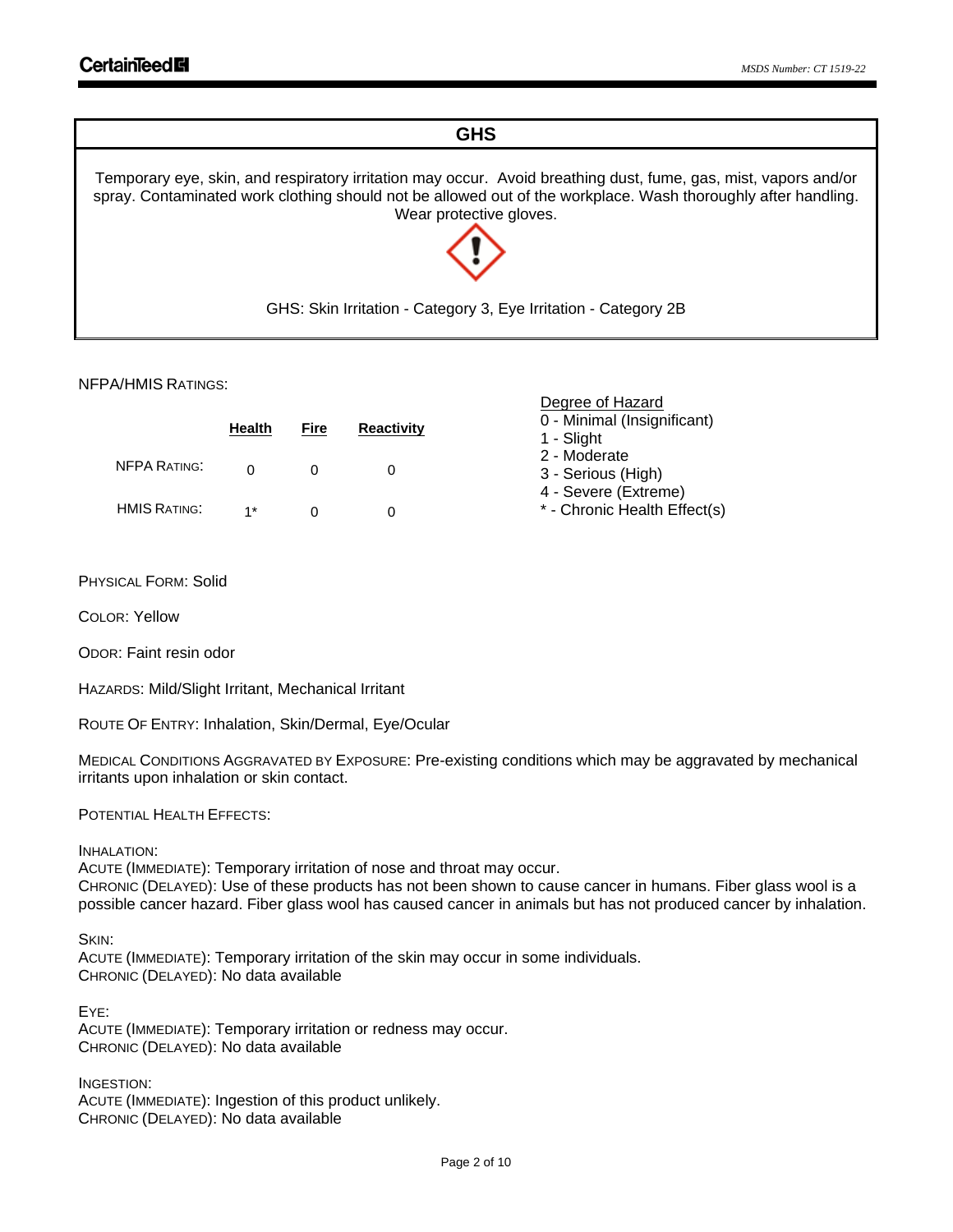# MUTAGENIC EFFECTS: None

CARCINOGENIC EFFECTS: This product contains glass wool insulation fibers. Following a thorough review of all the medical-scientific data available at a meeting in October 2001, the IARC panel lowered the classification for glass wool insulation fibers from a Group 2B classification ("possibly carcinogenic to humans") to a Group 3 classification ("not classifiable as to carcinogenicity to humans"). IARC said that there is "no evidence of increased risks of lung cancer or of mesothelioma from occupational exposures during manufacturing of these materials, and inadequate evidence over all of any cancer risk."

# REPRODUCTIVE EFFECTS: None

# OTHER HEALTH EFFECTS:

HEARING CONSERVATION**:** Some blowing machines used to install blown-in products create elevated sound levels which may affect workers' hearing. Use of hearing protection by workers exposed above 85 dB(A) as an 8-hour TWA is recommended.

*See Section 12 for Ecological Information*

# **SECTION 3 - COMPOSITION/INFORMATION ON INGREDIENTS**

| <b>Product(s) Containing</b><br><b>Component</b>                                                                                                                           | <b>Chemical</b><br><b>Name</b>                                                                                                                 | CAS                | %(weight)       | <b>UN;EINICS</b>     | LD50/<br><b>LC50</b> | <b>EU</b>           | <b>OSHA</b><br><b>PEL/TWA</b>                     | <b>ACGIH</b><br><b>TLV/TWA</b>  | <b>NIOSH</b><br><b>REL</b>    |
|----------------------------------------------------------------------------------------------------------------------------------------------------------------------------|------------------------------------------------------------------------------------------------------------------------------------------------|--------------------|-----------------|----------------------|----------------------|---------------------|---------------------------------------------------|---------------------------------|-------------------------------|
| For Foil & Kraft Faced<br><b>Residential Building</b><br>Insulation, Kraft Faced<br>CertaSound Acoustical<br><b>Insulation and Noise</b><br>Reducer, adhesive<br>contains: | Asphalt                                                                                                                                        | 8052-42-<br>4      | 0% TO<br>17%    | NA1999;<br>232-490-9 | <b>NDA</b>           | <b>NDA</b>          | None                                              | $0.5$ mg/m $3$                  | None                          |
| For Blown-in products<br>only:                                                                                                                                             | Hydrotreated<br>heavy paraffinic<br>petroleum<br>distillate (highly<br>refined)                                                                | 64742-<br>$54 - 7$ | 0.5% TO<br>1.5% | 265-157-1            | <b>NDA</b>           | Carc.Cat.<br>2; R45 | 5 mg/m3 (oil<br>mist)                             | 5mg/m3                          | 5<br>mg/m3                    |
| For Blown-in products<br>only:                                                                                                                                             | Mineral oil.<br>petroleum<br>distillates.<br>solvent-<br>dewaxed heavy<br>paraffinic (mild<br>or no solvent-<br>refining or<br>hydrotreatment) | 64742-<br>$65-0$   | 0.5% TO<br>1.5% | 265-169-7            | <b>NDA</b>           | Carc.Cat.<br>2; R45 | 5 mg/m3 (oil<br>mist)                             | 5 mg/m3                         | None                          |
| Coated/Faced products<br>(excluding vinyl)<br>contain:                                                                                                                     | Fibrous glass                                                                                                                                  | 65997-<br>$17 - 3$ | 78% TO<br>97%   | 266-046-0            | <b>NDA</b>           | <b>NDA</b>          | 1f/cc<br>(continuous<br>filament<br>glass fibers) | 1f/cc<br>(respirable<br>fibers) | 5<br>mg/m3<br>(total<br>dust) |
|                                                                                                                                                                            | Phenol, polymer<br>with<br>formaldehyde<br>and urea                                                                                            | 25104-<br>$55 - 6$ | 3% TO<br>9%     | <b>NDA</b>           | <b>NDA</b>           | <b>NDA</b>          | None                                              | None                            | None                          |
| For Commercial Board<br>Insulation PSK, FSK,<br>ASJ, and WMP, adhesive<br>contains:                                                                                        | Acetic acid,<br>vinyl ester,<br>polymer                                                                                                        | 9003-20-<br>7      | < 11%           | <b>NDA</b>           | <b>NDA</b>           | <b>NDA</b>          | None                                              | None                            | None                          |
| For Commercial Board<br>Insulation FSK, ASJ<br>and WMP, adhesive<br>contains:                                                                                              | Acetic acid,<br>ethenyl ester,<br>polymer with<br>ethene, rubber                                                                               | 24937-<br>78-8     | $< 7\%$         | <b>NDA</b>           | <b>NDA</b>           | <b>NDA</b>          | None                                              | None                            | None                          |

# **Composition/Information on Ingredients**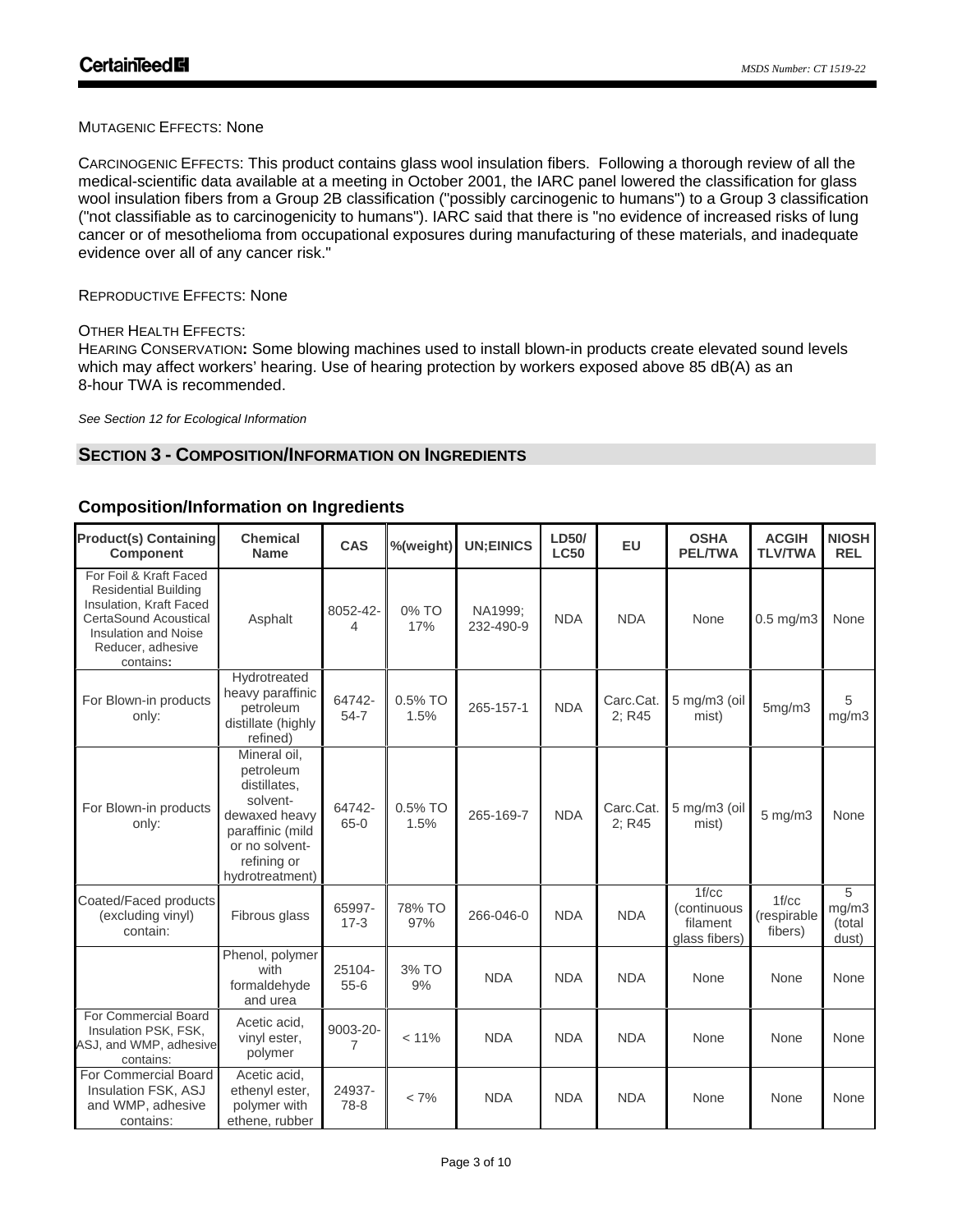This product is considered Hazardous under 29 CFR 1910.1200 (Hazard Communication). This product may be regulated, have exposure limits or other information identified as the following: Fibrous Glass

*See Section 11 for Toxicological Information* 

# **SECTION 4 - FIRST AID MEASURES**

INHALATION: Remove to fresh air, apply artificial respiration and/or oxygen if necessary and get medical attention.

SKIN: Wash exposed skin with soap and water. If irritation develops or persists, seek medical attention.

EYE: If irritation persists get medical attention. In case of contact, immediately flush eyes with large amounts of water, continuing to flush for 15 minutes.

INGESTION: Consult a physician if unusual reaction is noted. Product is not intended nor is it likely to be ingested or eaten.

*See Section 2 for Potential Health Effects*

# **SECTION 5 - FIRE FIGHTING MEASURES**

SUITABLE EXTINGUISHING MEDIA: Use any media suitable for the surrounding fires

UNSUITABLE EXTINGUISHING MEDIA: No data available

FIREFIGHTING PROCEDURES: Fire fighters should avoid inhaling any combustion products. Firefighters should wear full-face, self contained breathing apparatus and impervious protective clothing

UNUSUAL FIRE AND EXPLOSION HAZARDS: Does not support combustion. These products contain a cured phenolicbased binder and various facings which contain retardant systems to reduce the possibility of fire. Use of plasma or other type of cutting tool may cause the release of toxic fumes and smoke. Facings on these products may burn. Do not leave facing exposed when working close to an open flame. If burned, the materials could release toxic fumes.

HAZARDOUS COMBUSTION PRODUCTS: If burned, the materials could release toxic fumes and smoke. The binder and kraft facings combustion products include carbon-dioxide, hydrogen chloride, carbon monoxide and molecular fragments of hydrocarbon particles, carbon-hydrogen-nitrogen and nitrogen-oxygen compounds. Comparative animal inhalation toxicity studies of combustion products on a number of CertainTeed fiber glass insulation products found the insulation products to be no more toxic than wood based on incapacitation and mortality.

FLASH POINT: NA FLASH POINT TEST TYPE: N/A EXPLOSION LIMITS UPPER: N/A LOWER: N/A

# **SECTION 6 - ACCIDENTAL RELEASE MEASURES**

PERSONAL PRECAUTIONS: Avoid contact with skin and eyes during clean-up.

EMERGENCY PROCEDURES: Persons not wearing appropriate protective equipment should be excluded from area of spill until clean-up has been completed. Ventilate the contaminated area.

CONTAINMENT/CLEAN-UP MEASURES: Containment of this material should not be necessary. Remove sources of ignition. Collect dust or particulates using a vacuum cleaner with a HEPA filter. Avoid the generation of dusts during clean-up.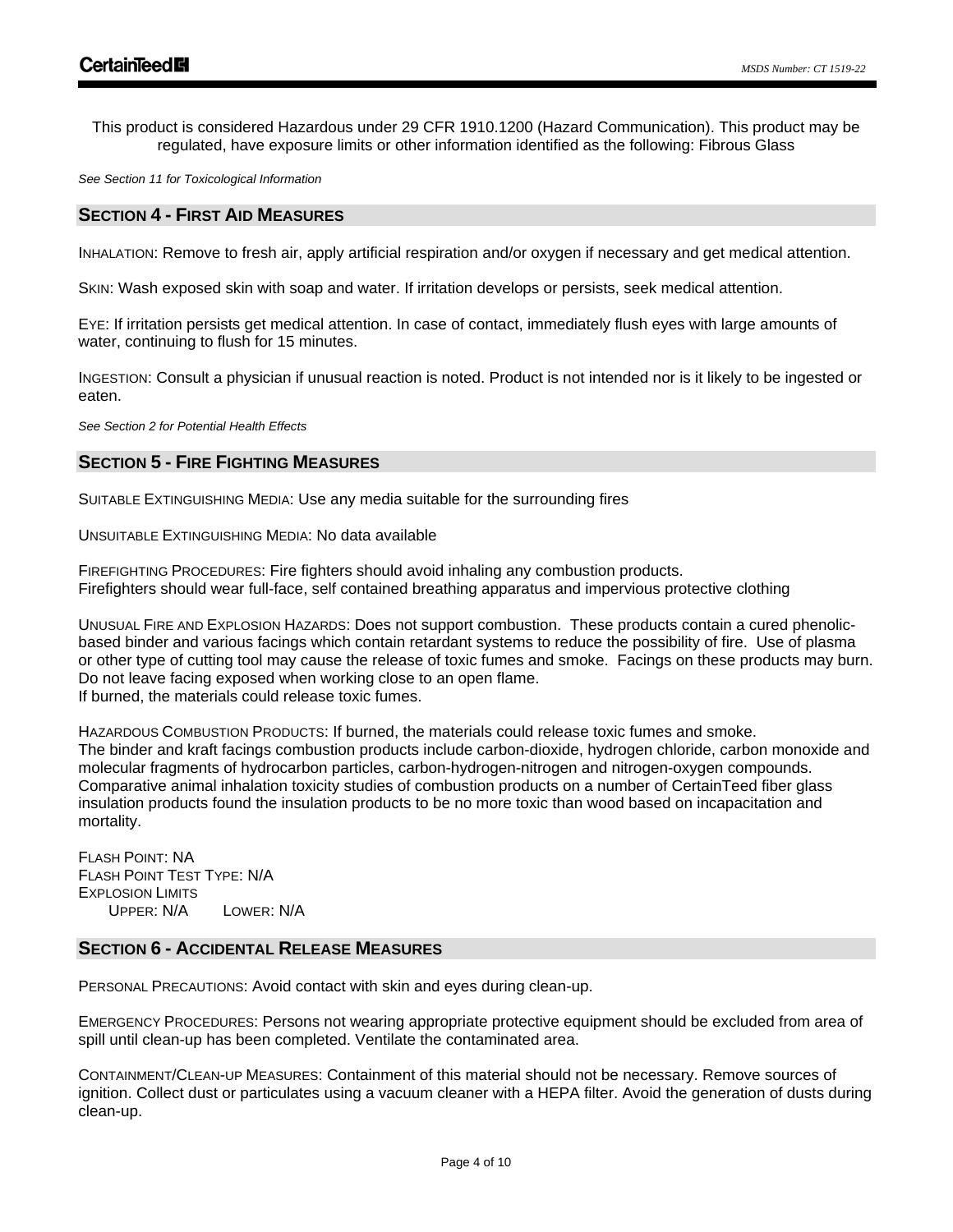# **SECTION 7 - HANDLING AND STORAGE**

HANDLING: Do not breathe dust from this material. Keep this product from heat, sparks, or open flame. Use this product with adequate ventilation. Always wash work clothes separately from other clothing. Wipe out the washer or sink to prevent loose glass fibers from getting on other clothing. Wash thoroughly after handling. Use personal protective equipment as described in Section 8.

STORAGE: Store in a dry place and under cover to protect product.

# **SECTION 8 - EXPOSURE CONTROLS/PERSONAL PROTECTION**

PPE:



RESPIRATORY PROTECTION: A properly fitted NIOSH approved N 95 series disposable dust respirator such as a 3M Brand #8210, #8511, #8233 or equivalent, in high humidity environments should be used when: high dust levels are encountered; the level of glass fibers in the air exceeds the occupational exposure limits; or if irritation occurs.

RESPIRATORS: Wear NIOSH-certified respirators when handling and applying fiber glass insulation products in accordance with established exposure guidelines:

| Exposure                              | Respirator (or equivalent)                                        |
|---------------------------------------|-------------------------------------------------------------------|
| Less than 10 times exposure guideline | 1/2 mask N95 or higher, such as 3M Brand #8210,<br>#8511 or #8233 |
| Less than 50 times exposure guideline | Full face N100 or higher, such as 3M Brand 6000 or<br>7000 series |

EYE/FACE PROTECTION: Safety glasses with side shields should be worn at a minimum. In dusty environments chemical goggles should be worn

SKIN/BODY PROTECTION: Work clothing sufficient to prevent all skin contact should be worn, such as coveralls, long sleeves and cap.

GENERAL INDUSTRIAL HYGIENE CONSIDERATIONS: Use good industrial hygiene practices in handling this material. Availability of eye wash fountains are recommended.

ENGINEERING MEASURES/CONTROLS: Use general ventilation and use local exhaust, where possible, in confined or enclosed spaces. Avoid spread of fiber glass dust.

LISTED EXPOSURE LIMITS:

#### **US State California**

• Asphalt (8052-42-4): **PELs:** (5 mg/m3 PEL)

#### **United States - ACGIH**

• Asphalt (8052-42-4): **TWAs:** (0.5 mg/m3 TWA (inhalable fraction, as benzene-soluble aerosol)) | **Carcinogens:** (A4 - Not Classifiable as a Human Carcinogen (as benzene soluble aerosol)) | **TLV Basis - Critical Effects:** (irritation (as benzene-soluble aerosol))

- Fibrous Glass (65997-17-3): **TWAs:** (1f/cc (Synthetic Vitreous Fibers continuous filament glass fibers))
- Distillates (petroleum), solvent dewaxed and/or hydrotreated heavy paraffinic (64742-65-0 and/or 64742-54-7): **TWA:** (5 mg/m3

#### **United States – OSHA**

• Fibrous Glass (65997-17-3): **TWA:** (15 mg/m3 (total nuisance dust)); (5 mg/m3 (respirable nuisance dust)) **NAIMA PEL**: 1f/cc (continuous filament glass fibers)

• Distillates (petroleum), solvent dewaxed and/or hydrotreated heavy paraffinic (64742-65-0 and/or 64742-54-7): **TWA:** (5 mg/m3 (oil mist - mineral))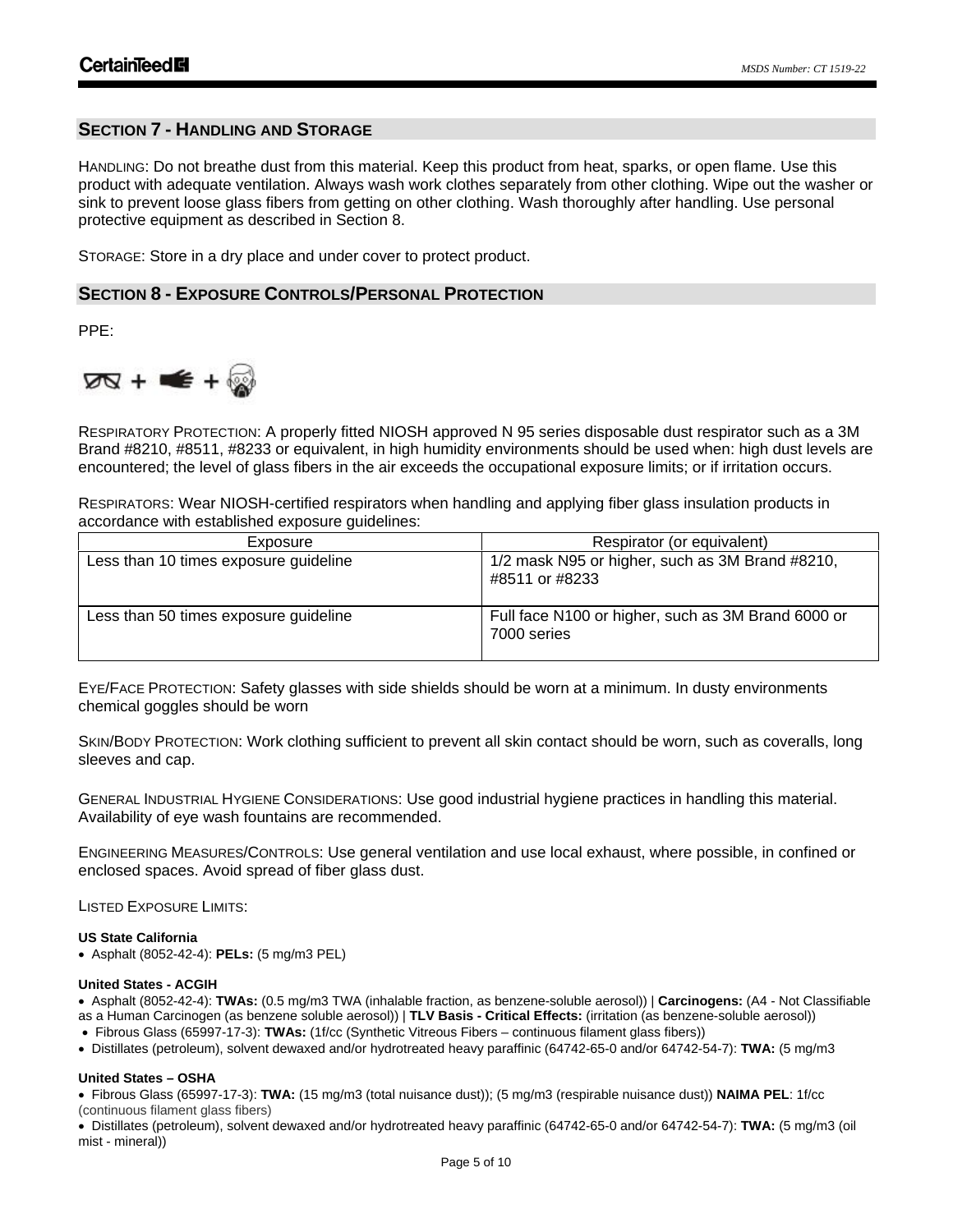#### **United States - NIOSH**

• Asphalt (8052-42-4): **Ceiling Limits:** (5 mg/m3 Ceiling (15 min, fumes))

• Fibrous Glass (65997-17-3): **REL/TWA:** (5 mg/m3 (total glass dust)); (3f/cc (respirable fibers))

• Distillates (petroleum), solvent dewaxed and/or hydrotreated heavy paraffinic (64742-65-0 and/or 64742-54-7): **REL/TWA:** (5 mg/m3 (oil mist - mineral)) | **STEL** 10mg/m3

#### **Canada – British Columbia**

• Fibrous Glass (65997-17-3): 1 fiber/cm3 TWA (fibers longer than 5 µm, with an aspect ratio of equal to/greater than 3:1) (related to Glass wool fibers)

#### **Canada – Manitoba**

• Fibrous Glass (65997-17-3): 1 fiber/cm3 TWA (respirable fibers, length >5 µm, aspect ratio >=3:1, as determined by the membrane filter method at 400-450X magnification [4-mm objective], using phase-contrast illumination) (related to Glass wool fibers)

#### **Canada – New Brunswick**

• Fibrous Glass (65997-17-3): 1 fibre/cm3 TWA (fibers longer than 5 µm with a diameter less than 3 µm, aspect ratio greater than 5:1) (related to Glass wool fibers)

#### **Canada – Northwest Territories**

• Fibrous Glass (65997-17-3): 3 fibres/cm3 TWA (with a diameter <=3.5 µm and a length =>10 µm); 5 mg/m3 TWA (total mass) (related to Mineral wool fiber)

#### **Canada – Nova Scotia**

• Fibrous Glass (65997-17-3): 1 fiber/cm3 TWA (respirable fibers, length >5 µm, aspect ratio >=3:1, as determined by the membrane filter method at 400-450X magnification [4-mm objective], using phase-contrast illumination) (related to Glass wool fibers)

#### **Canada – Nunavut**

• Fibrous Glass (65997-17-3): 3 fibre/cm3 TWA (with a diameter <=3.5 µm and a length >=10 µm); 5 mg/m3 TWA (total mass) (related to Mineral wool fiber)

#### **Canada – Ontario**

• Fibrous Glass (65997-17-3): 1 fibres/cm3 TWAEV (respirable, length>5 microns, aspect ratio>= 3.1) (related to Glass wool fibers)

#### **Canada – Quebec**

• Fibrous Glass (65997-17-3): 2 fibres/cm3 TWAEV (respirable) (related to Insulation wool fibers, glass wool)

#### **Canada – Yukon**

• Fibrous Glass (65997-17-3): 30 mppcf TWA; 10 mg/m3 TWA (respirable mass) (related to Mineral wool fiber)

# **SECTION 9 - PHYSICAL AND CHEMICAL PROPERTIES**

# PHYSICAL FORM: Solid

APPEARANCE/DESCRIPTION: Fibers assembled into blankets or loose fill. The blankets may be faced with kraft, aluminum foil or other facings.

| <b>COLOR: Yellow</b>                    |                         | ODOR: Faint resin odor     |             |  |  |
|-----------------------------------------|-------------------------|----------------------------|-------------|--|--|
| TASTE: No data available                |                         | <b>ODOR THRESHOLD: NDA</b> |             |  |  |
| <b>BOILING POINT:</b>                   | <b>NDA</b>              | <b>VAPOR PRESSURE:</b>     | <b>NDA</b>  |  |  |
| <b>MELTING POINT/FREEZING</b><br>POINT: | $= 2200$ F(= 1204 C)    | <b>VAPOR DENSITY:</b>      | <b>NDA</b>  |  |  |
| <b>SPECIFIC GRAVITY:</b>                | $= 2.5$                 | <b>EVAPORATION RATE:</b>   | <b>INDA</b> |  |  |
| DENSITY:                                | $= 20.8625$ lbs/gal     | VOC (WT.):                 | <b>NDA</b>  |  |  |
| <b>BULK DENSITY:</b>                    | <b>NDA</b>              | VOC (VOL.):                | <b>NDA</b>  |  |  |
| <b>WATER SOLUBILITY:</b>                | <b>Slightly Soluble</b> | VOLATILES (WT.):           | <b>NDA</b>  |  |  |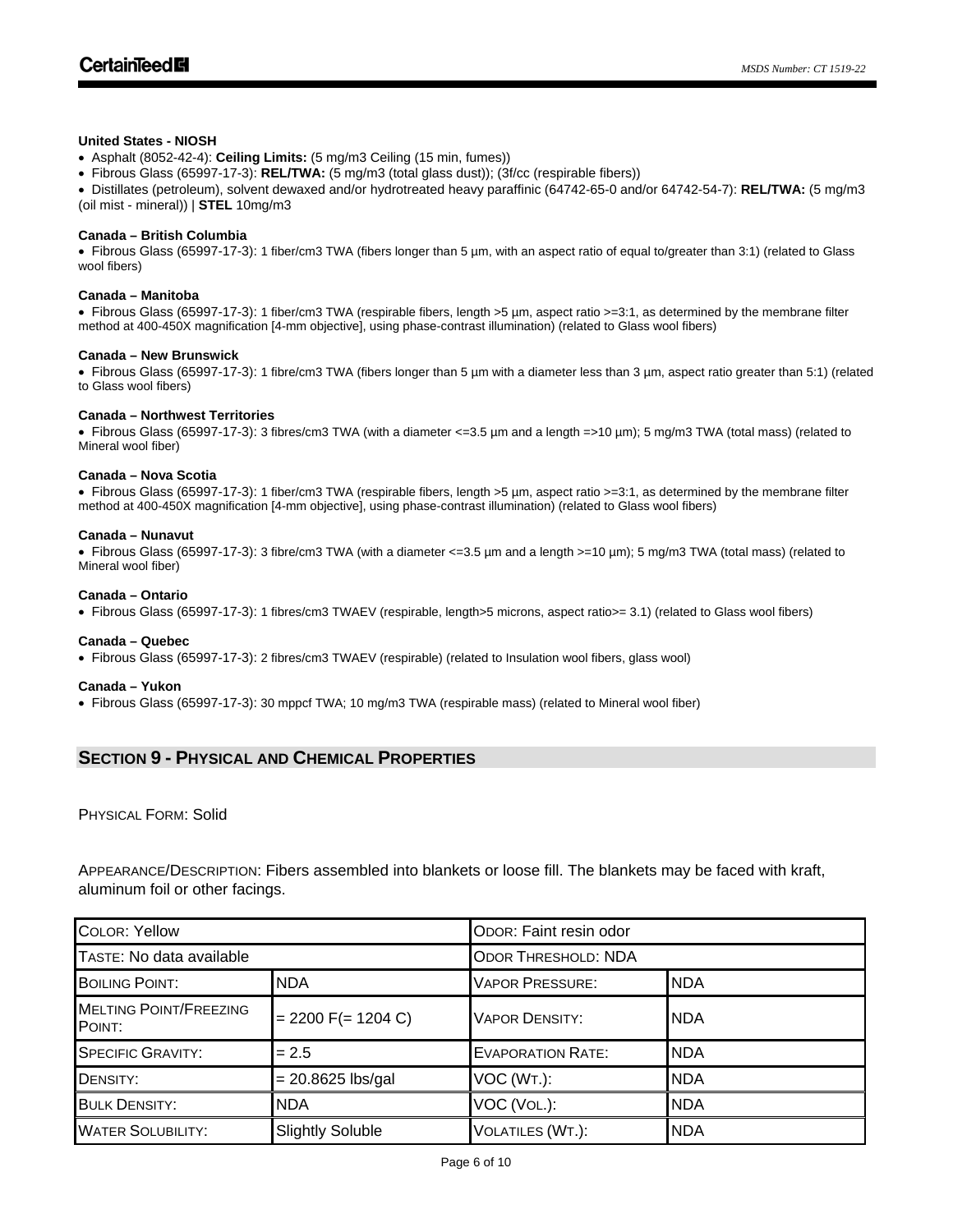| <b>SOLVENT SOLUBILITY:</b>                            | <b>NDA</b>                | VOLATILES (VOL.):             | <b>NDA</b> |
|-------------------------------------------------------|---------------------------|-------------------------------|------------|
| VISCOSITY:                                            | $^\text{\textregistered}$ | <b>FLASH POINT:</b>           | <b>NDA</b> |
| HALF-LIFE:                                            | <b>NDA</b>                | <b>FLASH POINT TEST TYPE:</b> | <b>NDA</b> |
| <b>OCTANOL/WATER PARTITION</b><br><b>COEFFICIENT:</b> | NDA                       | UEL:                          | <b>NDA</b> |
| COEFFICIENT OF WATER/OIL<br><b>DISTRIBUTION:</b>      | <b>NDA</b>                | LEL:                          | <b>NDA</b> |
| <b>BIOACCUMULATION FACTOR: NDA</b>                    |                           | <b>AUTOIGNITION:</b>          | <b>NDA</b> |
| PH:                                                   | <b>NDA</b>                |                               |            |

# **SECTION 10 - STABILITY AND REACTIVITY**

STABILITY: Stable under normal conditions.

HAZARDOUS POLYMERIZATION: Hazardous polymerization not indicated.

CONDITIONS TO AVOID: Keep away from heat, ignition sources and incompatible materials.

INCOMPATIBLE MATERIALS: Hydrofluoric acid (7664-39-3)

HAZARDOUS DECOMPOSITION PRODUCTS: Hazardous decomposition may occur generating toxic fumes/vapors, oxides of carbon (COx), oxides of nitrogen (NOx).

# **SECTION 11 - TOXICOLOGICAL INFORMATION**

ACUTE TOXICITY: Temporary irritation may be observed in the upper respiratory system, eyes, and skin. This product has not been tested as a separate entity. Therefore, the hazards must be evaluated on the basis of the individual ingredients, and those hazards must be assumed to be additive in the absence of complete information. The hazards described in this document have been evaluated on a threshold of 1.0% for all hazardous ingredients and 0.1% for all carcinogens.

CARCINOGENIC EFFECTS: This product contains glass wool insulation fibers. Following a thorough review of all the medical-scientific data available at a meeting in October 2001, the IARC panel lowered the classification for glass wool insulation fibers from a Group 2B classification ("possibly carcinogenic to humans") to a Group 3 classification ("not classifiable as to carcinogenicity to humans"). IARC said that there is "no evidence of increased risks of lung cancer or of mesothelioma from occupational exposures during manufacturing of these materials, and inadequate evidence over all of any cancer risk."

COMPONENT CARCINOGENICITY:

Fiberglass mat, which is made from either: Continuous filament fiber glass (encapsulated) or Fibrous glass (65997-17-3):

| ACGIH: | A3 - Confirmed animal carcinogen with unknown relevance to humans (related to Glass wool fibers)                                                   |
|--------|----------------------------------------------------------------------------------------------------------------------------------------------------|
| NTP:   | Reasonably Anticipated To Be A Carcinogen (respirable size) (related to Glass wool) (Possible Select<br>Carcinogen)                                |
| IARC:  | Monograph 81 [2002] (listed under Man-made mineral fibers), Monograph 43 [1988] (related to<br>Insulation glass wool) (Group 3 (not classifiable)) |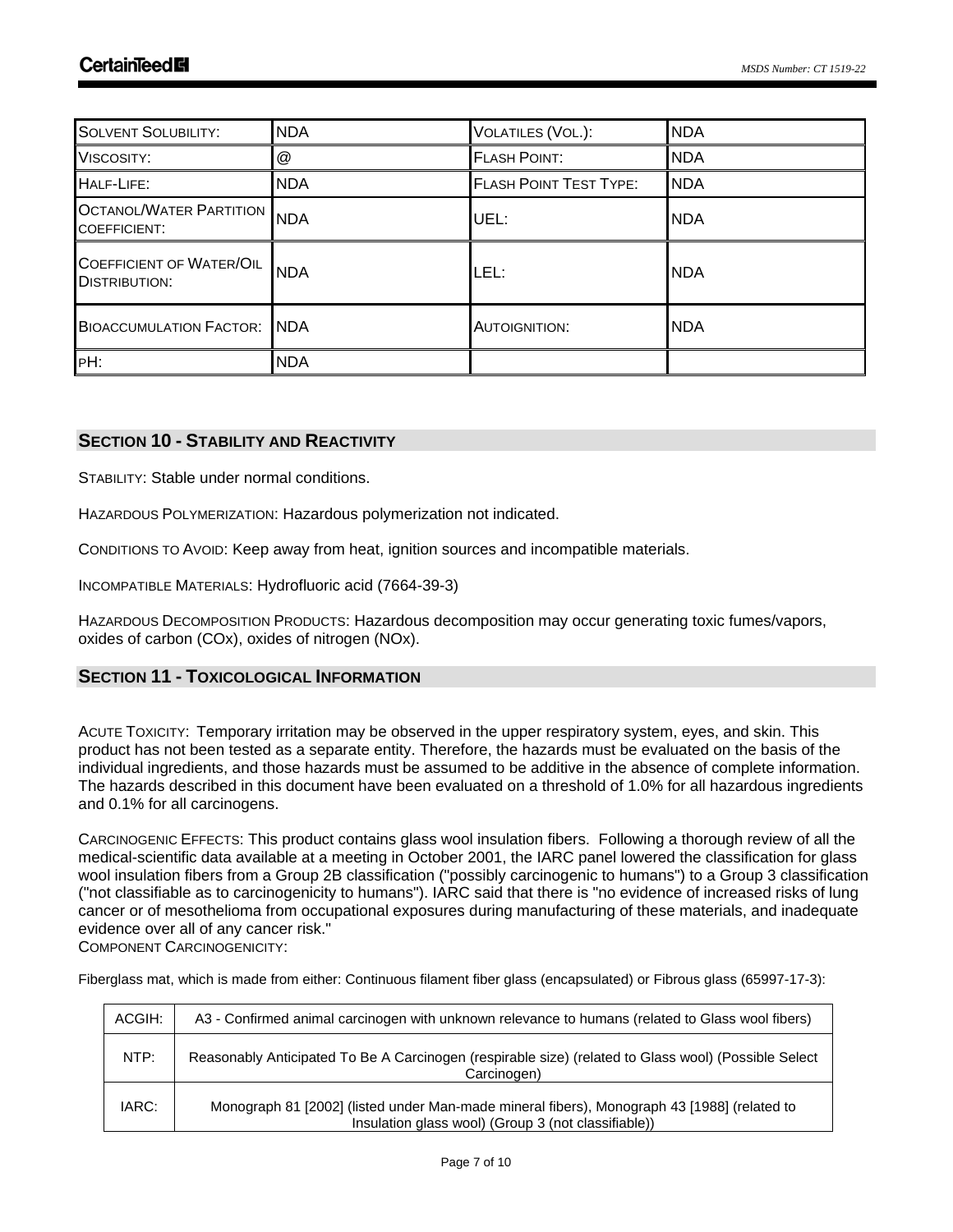# **SECTION 12 - ECOLOGICAL INFORMATION**

PRODUCT INFORMATION: Binder-coated fiber glass is hydrophobic. Therefore, no adverse environmental effects would be expected if this product were accidentally released in the water or soil. This material is not expected to be harmful to aquatic life.

CertainTeed's residential fiber glass insulation batts meet GREENGUARD Emission Standards.

CertainTeed's certification confirms compliance with GREENGUARD Emission Standards, which are based on criteria used by the State of Washington, the U.S. Environmental Protection Agency (EPA), OSHA and the World Health Organization for total particulate and Volatile Organic Compounds (VOC) emissions, including formaldehyde. Additionally, CertainTeed's residential fiber glass insulation products meet the following emission criteria: California Section CA1350 material specification for schools and offices; OSHA Purchase Specification; State of Washington; EPA; and Proposed State of California. CertainTeed's residential fiber glass insulations also meet the EPA Recovered Material Guideline for recycled content.

ECOLOGICAL FATE: No information available for the product.

PERSISTANCE/DEGRADABLITY: No information available for the product.

# **SECTION 13 - DISPOSAL CONSIDERATIONS**

PRODUCT: Dispose of waste material in an approved landfill in accordance with federal, state, and local regulations. If you are unsure of the regulations, contact your Public Health Department, or the local office of the Environmental Protection Agency (EPA). See Section 7 for Handling Procedures; see Section 8 for Personal Protective Equipment recommendations.

# **SECTION 14 - TRANSPORTATION INFORMATION**

U.S. DOT 49 CFR 172.101:

SHIPPING NAME: Not Classified as a Hazardous Material for Transport

TDG - CANADA - TRANSPORT OF DANGEROUS GOODS:

SHIPPING NAME: Not Classified as a Dangerous Good for Transport

# **SECTION 15 - REGULATORY INFORMATION**

SARA HAZARD CLASSIFICATIONS:

Acute Health: Yes Chronic Health: No Fire: No Pressure: No Reactive: No

# US FEDERAL:

GENERAL PRODUCT INFORMATION:

Components of this product have been checked against the non-confidential TSCA inventory by CAS Registry Number. Components not identified on this non-confidential inventory are either exempt from listing (i.e. polymers, hydrates) or are listed on the confidential inventory as declared by the supplier.

# CERCLA:

This material does not contain chemicals required to be identified under CERCLA (40 CFR 302.4).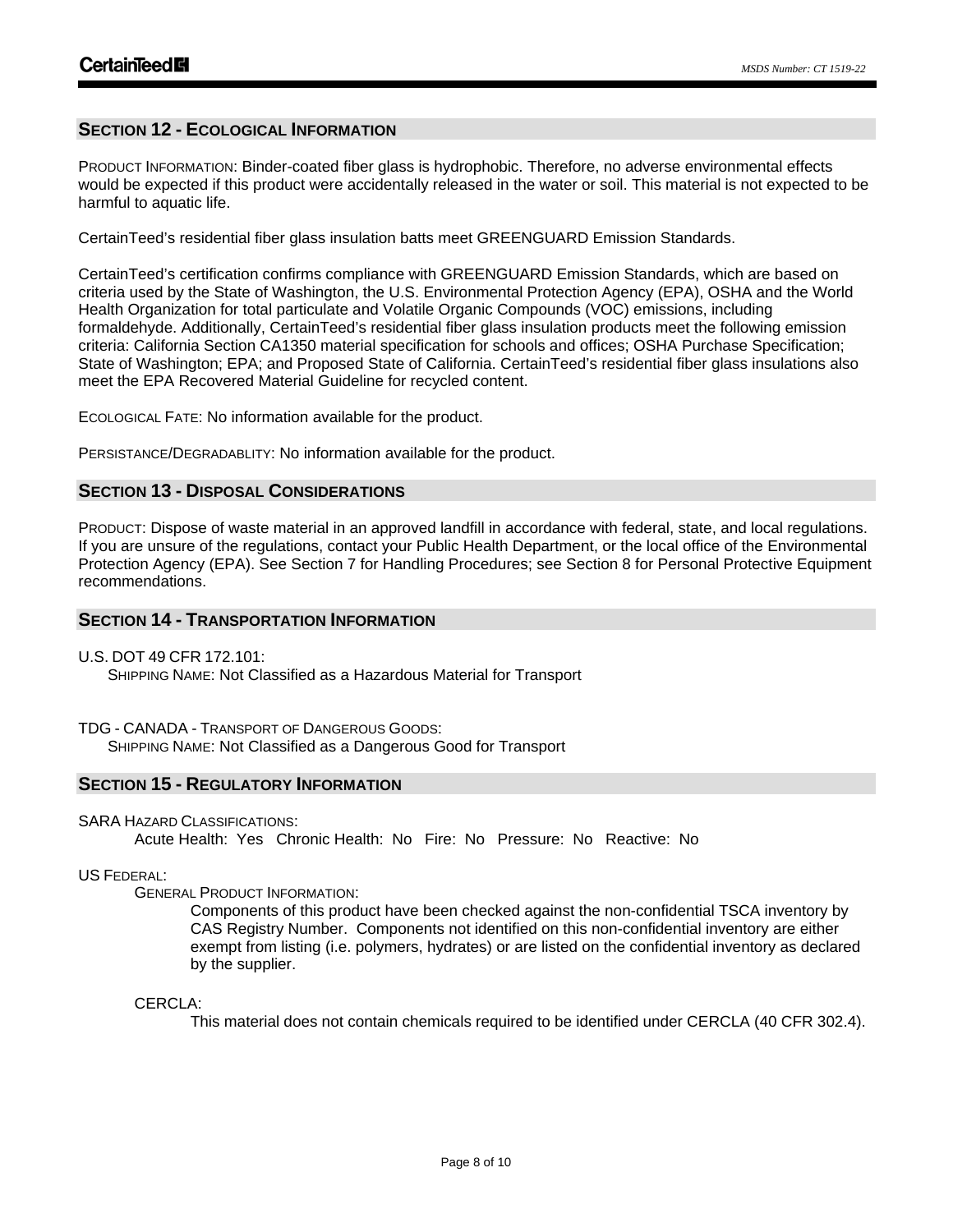STATE REGULATIONS:

COMPONENT ANALYSIS - STATE:

The following components appear on one or more of the following state hazardous substances lists:

| <b>Component</b>                                                                                                                                   | CAS#       | CА  | <b>MA</b>        | <b>MN</b> | Ν.        | PА               | RI   |
|----------------------------------------------------------------------------------------------------------------------------------------------------|------------|-----|------------------|-----------|-----------|------------------|------|
| Fiberglass mat, which is made from either:<br>Continuous filament fiber glass (encapsulated)<br>or Fibrous glass (1 related to Mineral wool fiber) | 65997-17-3 | Yes | Yes <sup>1</sup> | Yes       | <b>No</b> | Yes <sup>1</sup> | Yes1 |

CALIFORNIA SAFE DRINKING WATER AND TOXICS ENFORCEMENT ACT (PROPOSITION 65): The following statement(s) are provided under the California Safe Drinking Water and Toxic Enforcement Act of 1986 (Proposition 65):

# **WARNING!**

This product contains a chemical known to the state of California to cause cancer.

CANADIAN WHMIS INFORMATION:

GENERAL PRODUCT INFORMATION: Not classified

COMPONENT ANALYSIS - WHMIS IDL:

The following components are identified under the Canadian Hazardous Products Act Ingredient Disclosure List: None

ADDITIONAL REGULATORY INFORMATION:

GENERAL PRODUCT INFORMATION: No information available for the product.

COMPONENT ANALYSIS – INVENTORY:

| <b>Component</b>                                                                                                                                                                                        | CAS#                        | <b>TSCA</b> | <b>DSL</b> | <b>EINECS</b> |
|---------------------------------------------------------------------------------------------------------------------------------------------------------------------------------------------------------|-----------------------------|-------------|------------|---------------|
| Fiberglass mat, which is made from either: Continuous<br>filament fiber glass (encapsulated) or Fibrous glass                                                                                           | 65997-17-3                  | Yes         | Yes        | Yes           |
| Asphalt                                                                                                                                                                                                 | 8052-42-4                   | Yes         | Yes        | Yes           |
| Hydrotreated heavy paraffinic petroleum distillate<br>(highly refined) -or- Mineral oil, petroleum distillates,<br>solvent-dewaxed heavy paraffinic (mild or no solvent-<br>refining or hydrotreatment) | 64742-54-7 or<br>64742-65-0 | Yes         | <b>Yes</b> | Yes           |
| Phenol, polymer with formaldehyde and urea                                                                                                                                                              | 25104-55-6                  | Yes         | <b>Yes</b> | <b>No</b>     |
| Acetic acid, vinyl ester, polymer                                                                                                                                                                       | 9003-20-7                   | Yes         | Yes        | No.           |
| Acetic acid, ethenyl ester, polymer with ethene,<br>rubber                                                                                                                                              | 24937-78-8                  | Yes         | Yes        | <b>No</b>     |